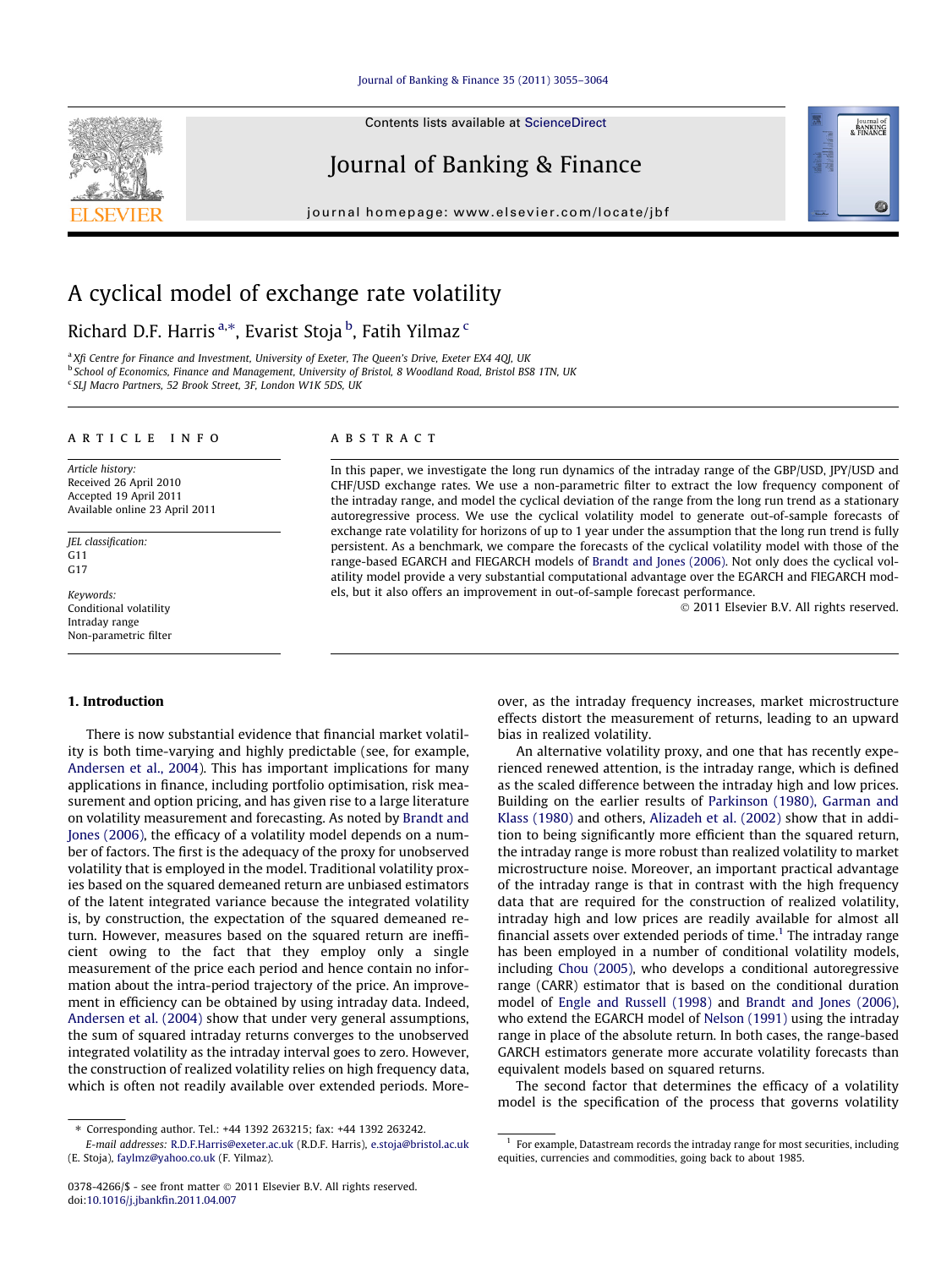dynamics. Increasingly, evidence suggests that volatility is characterised by a multi-factor structure, with different dynamic processes governing the long run and short run dynamics of volatility. [Engle and Lee \(1999\)](#page--1-0) introduce a component GARCH model, which decomposes volatility into a permanent long run trend component and a transitory short-run component that is mean-reverting towards the long run trend.2 Empirical evidence suggests that the two-factor GARCH model provides a better fit to the data than an equivalent one-factor model. [Alizadeh et al.](#page--1-0) [\(2002\)](#page--1-0) estimate both one-factor and two-factor range-based stochastic volatility models for the daily returns of a number of exchange rates and find that the evidence strongly supports a twofactor model with one highly persistent factor and one rapidly mean-reverting factor. Similarly, [Brandt and Jones \(2006\)](#page--1-0) estimate one-factor and two-factor range-based EGARCH models for daily returns on the S&P 500 index. They too show that volatility is well characterised by a two-factor model with one highly persistent factor and one strongly stationary factor.<sup>3</sup>

The finding that volatility has both a highly persistent factor and a strongly stationary factor has important implications for modelling and forecasting volatility over both short and long horizons. In particular, using the range-based two-factor EGARCH model, [Brandt and Jones \(2006\)](#page--1-0) show that there is substantial predictability in volatility at horizons of up to 1 year. This is in contrast with earlier studies, such as [West and Cho \(1995\) and](#page--1-0) [Christoffersen and Diebold \(2000\)](#page--1-0), both of which conclude that volatility predictability is essentially a short horizon phenomenon. It is clear that the success of two-factor models in forecasting volatility rests on their ability to correctly identify the current long run level of volatility, and to exploit the dynamics of the shortrun component to forecast reversion of volatility to the current trend. To the extent that the long-run component is close to being non-stationary, its dynamics are only relevant, if at all, over much longer forecasting horizons.

Motivated by the above interpretation of two-factor volatility models, we explore an alternative, very simple approach to modelling and forecasting volatility over both short and long horizons. In particular, we estimate the long run trend in measured volatility using a non-parametric filter, and then model the dynamics of the short-run component as a stationary autoregressive process around this long run trend. Our measure of volatility is based on the intraday range in order to exploit the improvement in efficiency that it offers over the squared return. Rather than apply the non-parametric filter directly to the intraday range, we separately extract the long-run components of intraday high and low prices, and then use these to construct a range-based estimate of the cyclical component of volatility. This is motivated by the fact that intraday high and low prices are more likely to satisfy the assumptions of the non-parametric filter and hence give reliable estimates of the underlying long run trend in volatility. To extract the long run trends in intraday high and low prices we use the low-pass filter of [Hodrick and Prescott](#page--1-0) [\(1997\)](#page--1-0) and the band-pass filter of [Christiano and Fitzgerald \(2003\).](#page--1-0)

We implement the cyclical volatility model using GBP/USD, JPY/ USD and CHF/USD daily exchange rates over the period 1 January, 1987 to 28 April, 2008. Consistent with the findings of [Engle and](#page--1-0) [Lee \(1999\), Alizadeh et al. \(2002\)](#page--1-0) and [Brandt and Jones \(2006\)](#page--1-0), we show that the long-run component of volatility is characterised by a time-varying but highly persistent trend, while the short-run component is strongly mean-reverting to this trend.We use the model to generate out-of-sample forecasts of exchange rate volatility. We assume that over the forecast horizon, the long-run component of volatility follows a random walk and use the estimated parameters of the autoregressive model to forecast the deviation of volatility from the long-run component. As a benchmark, we compare the forecasts of our model with those of the one-factor and two-factor rangebased EGARCH models and the range-based FIEGARCH model of [Brandt and Jones \(2006\)](#page--1-0). Following the approach of [Brandt and Jones](#page--1-0) [\(2006\),](#page--1-0) we forecast volatility up to 1 year ahead, and use a rangebased volatility proxy to evaluate the forecasts from each model. In almost all cases, the cyclical volatility model using the Hodrick– Prescott filter provides an improvement in forecast performance over the EGARCH and FIEGARCH models, in terms of both accuracy and informational content. The improvement in performance is particularly evident over shorter horizons where the random walk assumption for the long trend is most likely to be a good approximation. A significant practical advantage of the cyclical volatility model is the ease with which it can be estimated relative to more sophisticated models. In particular, while the recursive estimation of the two-factor EGARCH model and the FIEGARCH model over our sample is measured in tens of hours, the cyclical volatility model using the Hodrick–Prescott filter can be estimated in a matter of seconds. In practical situations that require either timely forecasts (such as for intraday options trading) or recursive estimation (such as for back testing risk management systems), the cyclical volatility model provides a feasible way of incorporating long memory in volatility forecasting in way that the EGARCH and FIEGARCH models do not.

The outline of the remainder of this paper is as follows. In Section 2 we present the theoretical framework of the new model. Section [3](#page--1-0) describes the data used in the empirical analysis and the forecast evaluation criteria. Section [4](#page--1-0) presents the empirical results. Section [5](#page--1-0) provides a summary and offers some concluding remarks.

#### 2. Theoretical background

Suppose that the log price of an asset,  $p(t)$ , follows a continuoustime diffusion given by

$$
dp(t) = \sigma^2(t)dW(t)
$$
 (1)

where  $dW(t)$  is the increment of a Wiener process and  $\sigma^2(t)$  is the instantaneous variance, which is strictly stationary and independent of  $dW(t)$ .<sup>4</sup> Suppose that the price is recorded at daily intervals  $t = 1, \ldots, T$ . Then conditional on the sample path of  $\sigma^2(t)$ , the daily logarithmic return,  $r_t$  =  $p_t$  –  $p_{t-1}$ , is normally distributed with integrated variance  $\sigma_t^2 = \int_{t-1}^t \sigma^2(s) ds$ . The integrated variance,  $\sigma_t^2$ , is unobserved, but in principle can be estimated arbitrarily accurately using a measure of realized volatility based on intraday returns. In particular, [Andersen et al. \(2004\)](#page--1-0) show that under very general conditions, the sum of squared intraday returns converges to the unobserved integrated volatility as the intraday interval goes to zero. However, the construction of realized volatility relies on high frequency intraday data, which are often not readily available over extended periods. Moreover, the accuracy of realized volatility as a proxy for integrated volatility is limited by the fact that as the intraday measurement frequency increases, market microstructure effects distort the measurement of returns, leading to an upward bias in estimated volatility (see, for example, [Aït-Sahalia et al.,](#page--1-0) [2005](#page--1-0)). An alternative approach is to construct an estimate of volatility based on the intraday range, given by

$$
\sigma_{R,t}^2 = \frac{1}{4 \ln 2} (p_t^H - p_t^L)^2
$$
 (2)

 $2$  See also [Christoffersen et al. \(2008\)](#page--1-0), who derive a two-component version of the GARCH model developed by [Heston and Nandi \(2000\)](#page--1-0), which permits a closed-form solution for option valuation.

<sup>&</sup>lt;sup>3</sup> See also [Gallant et al. \(1999\), Chernov et al. \(2003\), Barndorff-Nielsen and](#page--1-0) [Shephard \(2001\), Bollerslev and Zhou \(2002\), Maheu \(2005\) and Li \(2011\).](#page--1-0)

 $^4\,$  For convenience, we assume that the drift of the log price process is zero, which is a common assumption when dealing with short horizon returns. However, it is straightforward to relax this assumption.